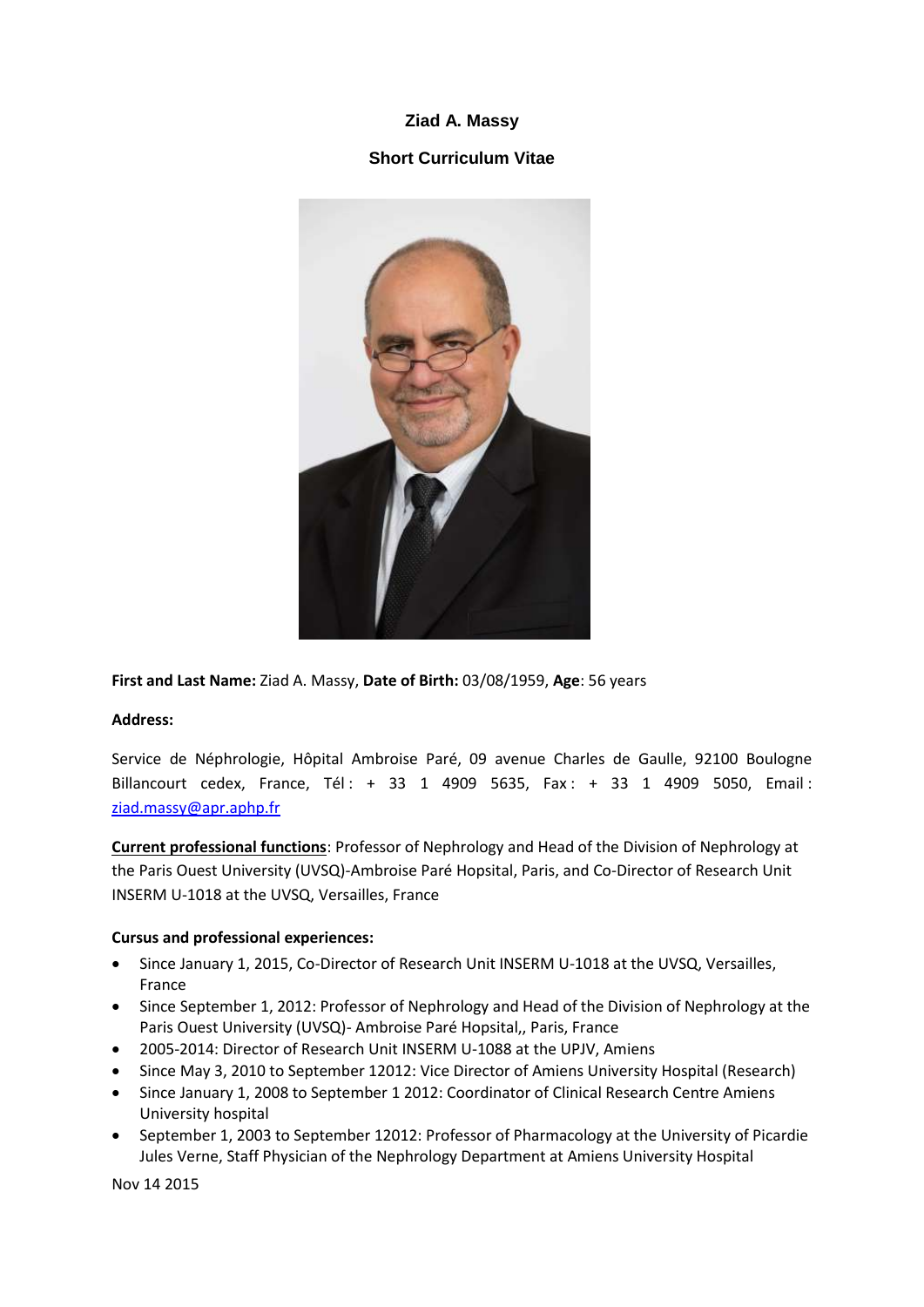- 2002-2003: Associated Professor of Pharmacology, Picardie-Jules Verne University, Staff Physician of the Nephrology Department at Amiens University Hospital
- 2001: Research Habilitation, University of Picardie Jules Verne, Amiens, France
- 2000: PhD, Paris-V University, Paris, France.
- 1996-2002: Praticien hospitalier of Nephrology, Nephrology Division, and Research associate, INSERM U90/507, Necker Hospital, Beauvais-Paris, France
- 1994-1996: Research fellow in Division of Nephrology, Department of Medicine, and Minnesota Medical Research Foundation, Hennepin County Medical Centre, University of Minnesota, Minneapolis, Minnesota, USA
- 1991-1994: Praticien hospitalier, Nephrology Division, Beauvais Hospital, and Research associate, INSERM U90, Necker Hospital, Beauvais-Paris, France.
- 1989-1990: Assistant (Chef de Clinique Assistant Ass), Renal Transplantation Division, Necker Hospital, Paris, France.
- 1986-1989: Fellow, and awarded fellow in Nephrology Department and Urinary Radiology Division, Necker Hospital, Paris, France.
- 1986: CES (Certificate of Special Studies) in Nephrology, Paris-V University Medical School, Paris, France.
- 1982-1986: Resident in Internal Medicine, Intensive care, and Nephrology-Dialysis in 2 University Hospitals: Necker hospital, and Amiens University Hospital, Paris-Amiens, France.

### **Award :**

- Young Investigator Award from the National Kidney Foundation of the Upper Midwest 1995 (Project entitled: Role of dolichol on mesangial cell proliferation).
- Société de Néphrologie bourse Amgen Oct 2006 (Etude de la circulation cérébrale chez la souris invalidée pour le gène de l'apolipoprotéine E avec et sans insuffisance rénale)
- Fondation du Rein Award 2010
- Hungarian Society of Nephrology Korany Award 2015

### **Editorial Boards**

- Brasilian Journal of nephrology **(Editorial board since 2015)**
- Journal of the Egyptian Society of Nephrology and Transplantation **(Editorial board since 2015)**
- Kidney International (**Editorial board since 2009)**
- BANTAO Journal (**Editorial board since 2009)**
- Néphrologie et Thérapeutique (**Editorial board since 2005**, **Editor in Chief since 2007 until Oct 2010**).
- Nephrology Dialysis Transplantation (**Editorial board since 1999**)
- Nephron-Clinical Practice (**Editorial board between 2003 - 2008**)
- Journal of Renal Nutrition (**Editorial board since 2003**)
- Journal of Nephrology (**Editorial board since 2004**)
- Hypertension Dialysis and Clinical Nephrology ([www.hdcn.com], **Editorial board since 1997**)
- Nephrology Dialysis Transplantation-Educational ( [www.NDT-Educational.org], **Editorial board 2002 -2014**)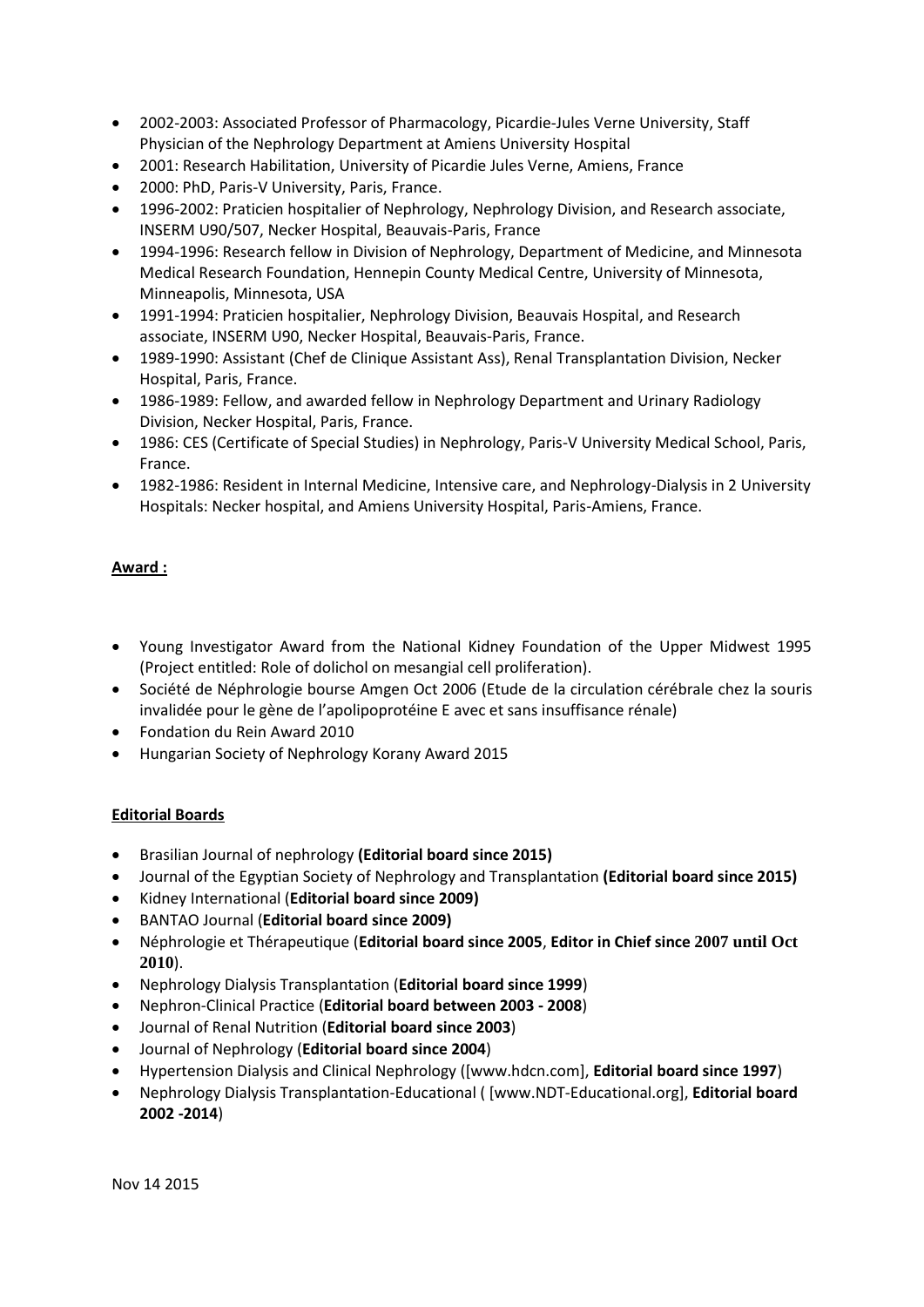#### **Scientific Societies and Working groups :**

- Since January 2016 member of **KDIGO Executive Committee**
- Since May 2011: member of **ERA-EDTA** Council, former Chair of the ERA-EDTA International Committee (until May 2013), **Chairman of the European Registry (since May 2015)**
- Since Oct 2012: Core-member of the **CKD-MBD WG** Working Group Advisory Board
- Sept 2010 Dec 2014: Board of the Council of **EVBO** (European Vascular Biology Organisation)
- Since June 2010: Core-member of the **EURECAM** (European REnal and CArdiovascular MEdicine) Working Group Advisory Board
- Since 1999: Member of the European Uremic Toxins (**EUTox**) group and **Former Co-Chairman 2008- 2011**
- Member of the French Society of Pharmacology since 2003
- Member of the ERA-EDTA since 2002
- Member of the American Society of Nephrology since 1995
- Member of the International Society of Nephrology since 1994.
- Member of the French Society of Nephrology since 1990, and **member of Council (2008 -2014)**

### **Selected Recent Publications:**

#### **Index H: 50, Publications Medline total n= 320**

- 1. Rossignol P, **Massy ZA,** Azizi M, Bakris G, Ritz E, Covic A, Goldsmith D, Heine GH, Jager KJ, Kanbay M, Mallamaci F, Ortiz A, Vanholder R, Wiecek A, Zoccali C, London GM, Stengel B, Fouque D; ERA-EDTA EURECA-m working group; Red de Investigación Renal (REDINREN) network; Cardiovascular and Renal Clinical Trialists (F-CRIN INI-CRCT) network. The double challenge of resistant hypertension and chronic kidney disease. **Lancet** 2015 Oct 17;386(10003):1588-98
- 2. Liabeuf S, Desjardins L, Diouf M, Temmar M, Renard C, Choukroun G, **Massy ZA**. The Addition of Vascular Calcification Scores to Traditional Risk Factors Improves Cardiovascular Risk Assessment in Patients with Chronic Kidney Disease.**PLoSOne**2015Jul6;10(7):e0131707
- 3. Gross P, **Massy ZA**, Henaut L, Boudot C, Cagnard J, March C, Kamel S, Drueke TB, Six I.Paracresyl sulfate acutely impairs vascular reactivity and induces vascular remodeling. **J Cell Physiol** 2015 Dec;230(12):2927-35
- 4. Six I, Okazaki H, Gross P, Cagnard J, Boudot C, Maizel J, Drueke TB, **Massy ZA.** Direct, acute effects of Klotho and FGF23 on vascular smooth muscle and endothelium. **PLoS One** 2014;9(4):e93423.
- 5. Barreto FC, de Oliveira RB, Benchitrit J, Louvet L, Rezg R, Poirot S, Jorgetti V, Drüeke TB, Riser BL, **Massy ZA.** Effects of pyrophosphate delivery in a peritoneal dialysis solution on bone tissue of apolipoprotein-E knockout mice with chronic kidney disease. **J Bone Miner Metab** 2014 Jan 21. [Epub ahead of print]
- 6. Louvet L, Büchel J, Steppan S, Passlick-Deetjen J, **Massy ZA.** Magnesium prevents phosphateinduced calcification in human aortic vascular smooth muscle cells. **Nephrol Dial Transplant** 2013;28(4):869-78
- 7. Baigent C, Landray MJ, Reith C, Emberson J, Wheeler DC, Tomson C, Wanner C, Krane V, Cass A, Craig J, Neal B, Jiang L, Hooi LS, Levin A, Agodoa L, Gaziano M, Kasiske B, Walker R, **Massy ZA**, ………. Collins R; SHARP Investigators. The effects of lowering LDL cholesterol with simvastatin plus ezetimibe in patients with chronic kidney disease (Study of Heart and Renal Protection): a randomised placebo-controlled trial. **Lancet**. 2011;377(9784):2181-92